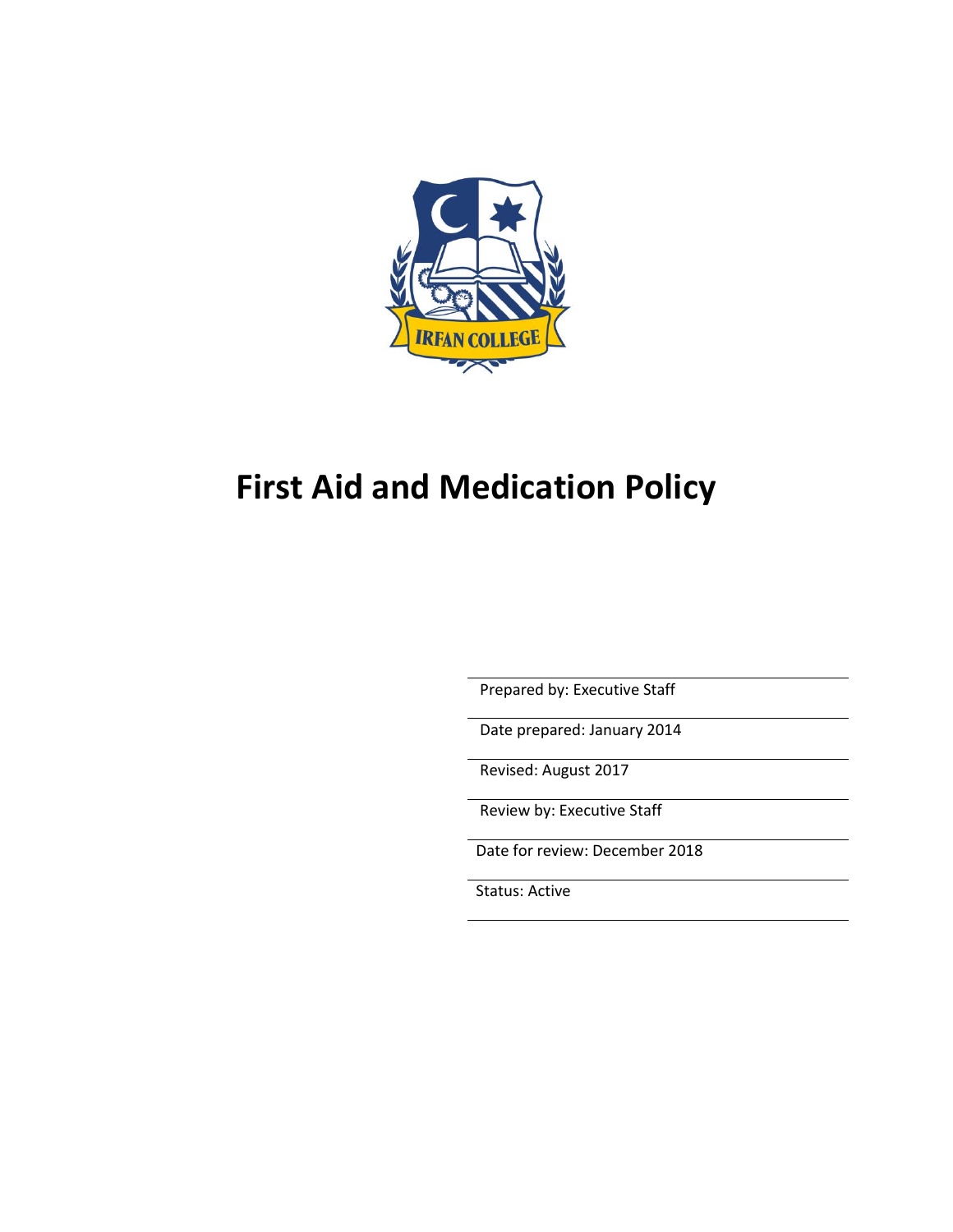## *Rationale*

The care of people and care for their welfare are integral to the fabric of Irfan College. Irfan College is committed to ensuring the health, safety and welfare of all employees, students and others who are legally present on Irfan College premises. In keeping with this commitment, priority is given to the provision of adequate first aid facilities and first aid treatment for all persons at school.

## *Guidelines to implementation*

Irfan College acknowledges that the privacy, dignity, safety and well being of people are central to Islamic teachings. Irfan College also recognizes that it is responsible and accountable for ensuring the health, safety and welfare of student, employees, volunteers and other people who provide services within the school.

To meet these social and moral needs, Irfan College will provide resources including finance for first aid facilities, first aid equipment and appropriate training, policy and procedure. Irfan College will be responsible for maintaining records of staff training in First Aid and CPR / Emergency Care and collating records and information on injury and illness.

#### *Responsibilities*

Irfan College is responsible for:

- The provision of first aid facilities and equipment based on an assessment of the needs of the school
- Determining the number of personnel trained in First Aid
- Providing adequate and ongoing training and information for all teachers
- Providing sufficient time or support for the school nurse and first aiders and others in charge of first aid facilities to perform their duties
- Ensuring adequate signage for first aid facilities and kits in accordance with Australian standards
- Facilitating development of policy and procedure adapted to particular requirements of the school
- Ongoing evaluation and review of the needs of the school environment
- Ensuring ongoing compliance with legislative requirements
- Keeping a record of employees who trained in first aid and their level of training

# *Responsibilities of School Nurse / First aid administer*

The responsibilities are as follows:

- Initial provision of first aid treatment
- Maintaining first aid kits within the school and its location
- Maintaining first aid facilities i.e. sick bays
- Administering medication
- Maintaining records of injuries and major incidents for future reference and records